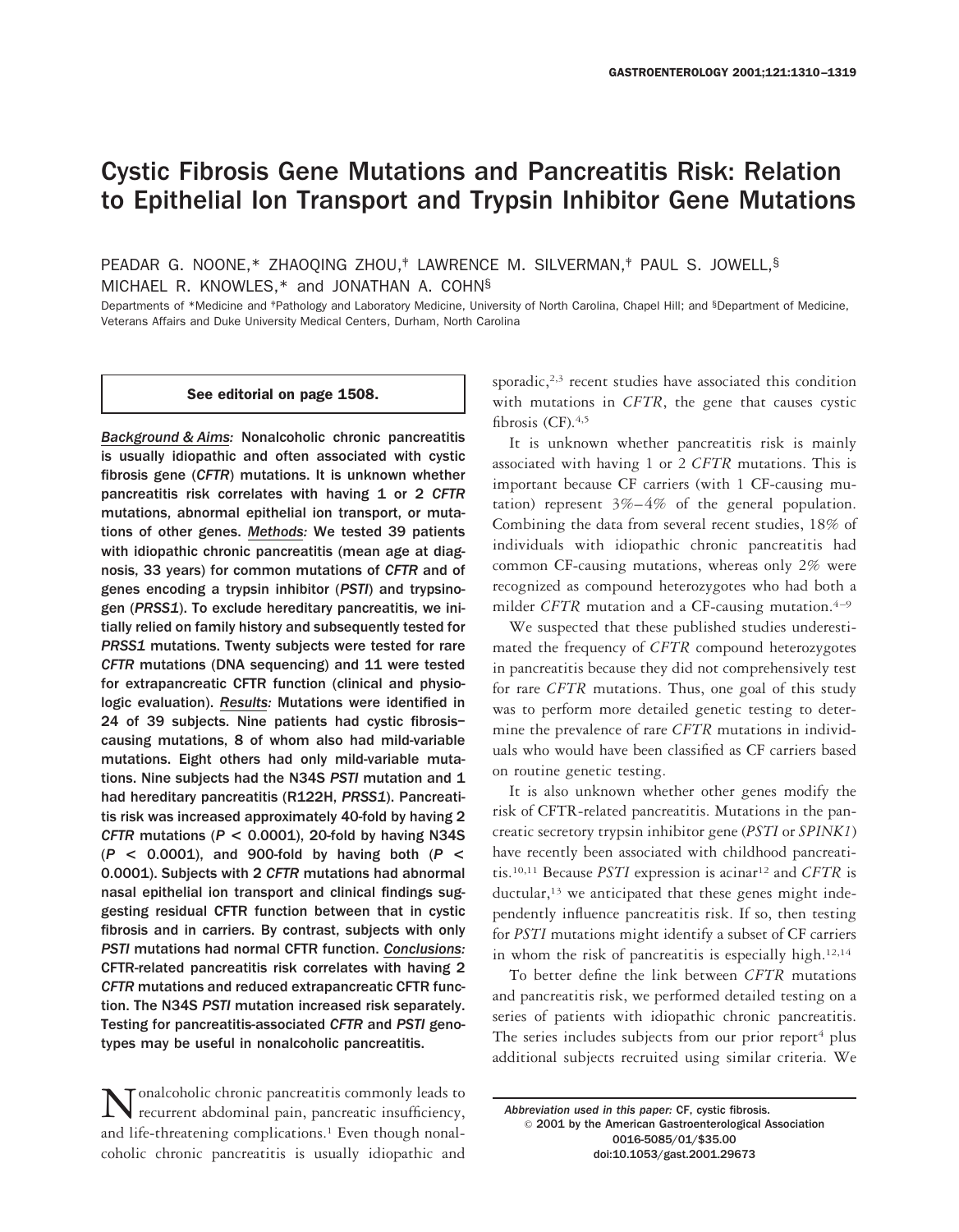examined them for rare *CFTR* mutations, for *PSTI* mutations, and for clinical and physiologic evidence of impaired extrapancreatic CFTR function. By correlating pancreatitis risk with reduced CFTR-mediated ion transport and related clinical features, this analysis has implications for the diagnosis, pathogenesis, and prevention of pancreatitis.

## Materials and Methods

## Study Subjects

Our prior study examined 27 subjects who were identified by reviewing charts of patients referred to Duke University Medical Center from 1991 to 1996, as described.4 Briefly, each subject was white and had multiple episodes of abdominal pain with objective evidence of pancreatitis; we excluded patients with moderate alcohol use (over 15 drinks/ week at any time), hereditary pancreatitis by family history, or CF lung disease.<sup>4</sup> When subsequent genetic testing diagnosed hereditary pancreatitis<sup>15</sup> in 2 of the initial report's subjects (nos. 11 and 15), $4$  we recontacted them to further review their family histories and recognized that 1 case (no. 15) should have originally been excluded on this basis; therefore, 26 subjects from the prior report<sup>4</sup> met the original entry criteria and were included in this series. In subsequent chart reviews, we focused on younger patients (diagnosed by age 50 years) and we screened potential new subjects for *PRSS1* mutations before entry to avoid diluting the series of idiopathic cases with individuals who have hereditary pancreatitis. Using these modified entry criteria for pancreatitis patients seen at this medical center, 8 additional subjects were enrolled and 3 candidates were excluded because they had the R122H *PRSS1* mutation; the family histories were negative for the 3 excluded candidates. In addition, we enrolled 3 patients who were referred from outside centers who met these entry criteria.

Two additional patients were tested who were referred from outside centers as known CF carriers with unexplained pancreatitis, nondiagnostic sweat tests, and normal chest radiographs. They were tested for rare *CFTR* mutations and for mutations of other genes; also, 1 of these subjects underwent clinical and physiologic evaluation studies (see below). They were excluded from the series for most prevalence ratio calculations because they were known to be CF carriers before referral. Thus, the full series contained 39 subjects, but most prevalence calculations were based on data for only 37 subjects. Table 1 summarizes how subgroups of subjects were recruited and tested.

## Molecular Analyses

All subjects were screened for 17 *CFTR* mutations (including 5T) as described<sup>4</sup> and were tested for  $D1152H$  by restriction enzyme digestion. In 20 subjects, including all 13 subjects with only one mutation detected by screening, we sequenced all *CFTR* exons and flanking regions (ABI310 Genetic Analyzer; Applied Biosystems, Foster City, CA). The sequenced group included 4 subjects with normal *CFTR* genotypes (by screening) who were selected based on their willingness to undergo physiologic testing (see below). Sequencing was not done in others with normal *CFTR* genotypes (by screening) because of cost.

We defined severe alleles (CF<sup>sev</sup>) as those causing CF by current consensus criteria<sup>16</sup>; they cause classic CF in homozygotes (CFsev/CFsev) and in compound heterozygotes who also have  $\Delta$ F508 ( $\Delta$ F508/CF<sup>sev</sup>). Mild-variable alleles (CF<sup>m-v</sup>) cause variable phenotypes (e.g., congenital bilateral absence of the vas deferens) in compound heterozygotes with CFsev alleles (CFsev/CFm-v). CFm-v includes mutations that sometimes cause classic CF (e.g., D1152H) and mutations that predispose to congenital bilateral absence of the vas deferens even though most compound heterozygotes are asymptomatic (e.g., 5T).

*PSTI* exons and flanking sequences were screened by denaturing high-performance liquid chromatography.17,18 N34S

| Subgroups based on recruitment |                                                                                          |
|--------------------------------|------------------------------------------------------------------------------------------|
| 39                             | Total number of subjects in study.                                                       |
| 26                             | Number of subjects recruited for the initial study. <sup>4</sup>                         |
|                                | For these, hereditary pancreatitis was excluded based on family history.                 |
| 11                             | Number of subjects recruited using similar inclusion criteria after the initial study.   |
|                                | For these, hereditary pancreatitis was excluded based on PRSS1 genetic testing.          |
| 2                              | Number of subjects who were known to be CF carriers before referral.                     |
|                                | These subjects were excluded from most prevalence ratio calculations.                    |
| Subgroups based on testing     |                                                                                          |
| 39                             | Number of subjects screened for common CFTR, PSTI, and PRSS1 mutations.                  |
| 20                             | Number of subjects who had comprehensive DNA sequencing of CFTR gene.                    |
| 8                              | Subjects who had 1 CF-causing mutation found by screening.                               |
| 8                              | Subjects who had only mild-variable $(CF^{m\cdot v})$ mutations identified by screening. |
| 4                              | Subjects who had 2 apparently normal CFTR alleles based on screening.                    |
| 11                             | Number of subjects who had physiologic and clinical testing (Table 4).                   |
| 6                              | CFTR compound heterozygotes.                                                             |
|                                | CF carrier.                                                                              |
| 4                              | Subjects with normal CFTR genotypes.                                                     |

Table 1. Subgroups of Subjects Based on Recruitment and Testing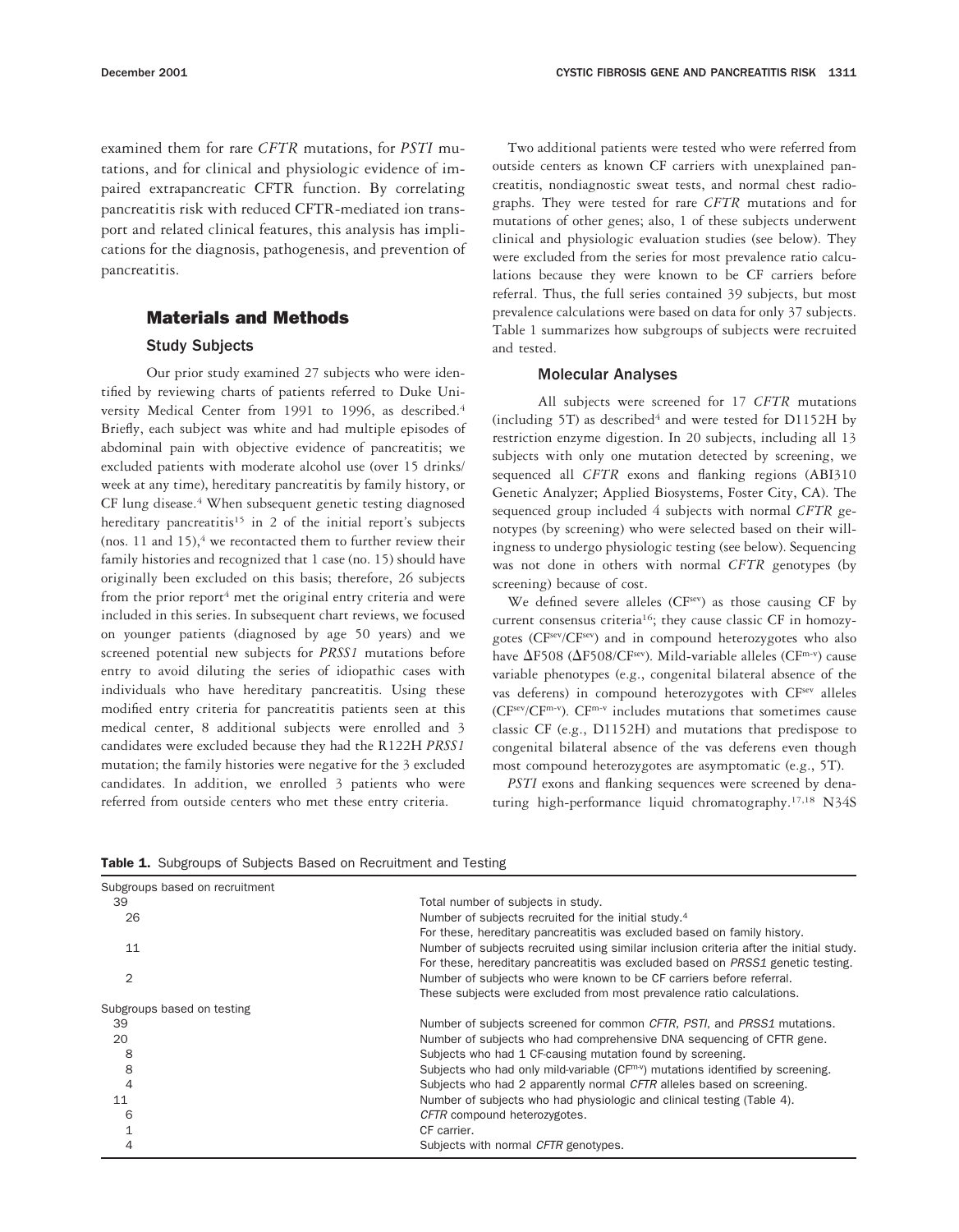heterozygotes and homozygotes were confirmed by sequencing exon 3 and restriction enzyme digestion (HpyCH4 III); heterozygotes were further tested by sequencing the *PSTI* promoter, exons, and flanking sequences. To estimate the general prevalence of N34S, white patients with hemochromatosis or fragile X were screened by denaturing high-performance liquid chromatography and restriction enzyme digestion; N34S occurred in 4 of 426 control alleles (0.9%).

For *PRSS1*, DNA was tested for R122H ("R117H") by restriction enzyme digestion<sup>15</sup> and for A16V ("A8V") and N29I ("N21I") by sequencing exon 2.19,20

#### Physiologic and Clinical Studies

Eleven subjects were selected for physiologic and clinical evaluation based on their willingness to participate. Nasal bioelectric responses were recorded to measure baseline potential differences and CFTR-mediated ion transport.<sup>21</sup> Subjects were clinically assessed for respiratory and male reproductive findings. Laboratory studies included sweat testing, chest radiographs, spirometry, and sputum culture. Subjects provided separate informed consent for genetic and physiologic/clinical testing.

#### Data Analysis

Groups were compared using the Fisher exact or unpaired *t* tests. The exact test was used for comparisons yielding prevalence ratios below 500 and the binomial distribution was used for comparisons involving very rare events (with prevalence ratios over 500). Means  $(\pm$  SEM) and 2-tailed *P* values are presented.

## Results

#### *CFTR* Mutations in Individual Subjects

Twenty-six *CFTR* mutations were detected in 17 subjects (Table 2). There were 21 common mutations; 9 were severe (CF<sup>sev</sup>:  $\Delta$ F508, N1303K, 621+1G $>$ T) and 12 were mild-variable (CFm-v: 5T, R117H). Among the 9 subjects with severe mutations (nominal CF carriers), 3

|  |  |  |  |  |  |  |  |  |  |  |  | Table 2. Abnormal CFTR, PSTI, and PRSS1 Alleles Detected in 39 Patients With Chronic Pancreatitis |
|--|--|--|--|--|--|--|--|--|--|--|--|---------------------------------------------------------------------------------------------------|
|--|--|--|--|--|--|--|--|--|--|--|--|---------------------------------------------------------------------------------------------------|

| No.            | Age<br>at Dx | Sex | Abnormal CFTR<br>genotypes | CFTR polymorphisms and<br>complex alleles <sup>a</sup> | <b>PSTI</b> | PRSS1     |
|----------------|--------------|-----|----------------------------|--------------------------------------------------------|-------------|-----------|
| 1              | 45           | M   | ΔF508/R117H-7T             | (Screened only)                                        | $N34S/-$    | $-/-$     |
| 2              | 32           | F   | $\Delta$ F508/5T           | 11TG-5T-V470; I1027T                                   | $-/-$       | $-/-$     |
| 3              | 48           | F   | $\Delta$ F508/5T           | 12TG-5T-V470                                           | $-/-$       | $-/-$     |
| 4 <sup>b</sup> | 8            | M   | ΔF508/D1152H               | D1152H-V470                                            | $-/-$       | $-/-$     |
| 5              | 15           | F   | ΔF508/D1152H               | D1152H-V470                                            | $-/-$       | $-/-$     |
| 6              | 26           |     | ΔF508/P574H                | None                                                   | $-/-$       | $-/-$     |
|                | 40           |     | ΔF508/3120G>A              | None                                                   | $-/-$       | $-/-$     |
| 8 <sup>b</sup> | 16           | M   | 621+1G>T/G1069R            | None                                                   | $-/-$       |           |
| 9              | 7            | F   |                            |                                                        |             | $-/-$     |
| 10             | 43           | M   | 5T/5T                      | 13TG-5T/11TG-5T                                        | $N34S/-$    | $-/-$     |
|                |              |     | $N1303K/-$                 | None                                                   | $-/-$       | $-/-$     |
| 11             | 32           | F   | $R117H-7T/-$               | $4005 + 117T > G$                                      | $-/-$       | $-/-$     |
| 12             | 33           | M   | $5T/-$                     | 1716G>A/12TG-5T-V470                                   | $-/-$       | $-/-$     |
| 13             | 51           | M   | $5T/-$                     | 11TG-5T                                                | $-/-$       | $-/-$     |
| 14             | 29           |     | $5T/-$                     | None                                                   | $-/-$       | $-/-$     |
| 15             | 12           |     | $5T/-$                     | None                                                   | $-/-$       | $-/-$     |
| 16             | 30           |     | $5T/-$                     | 1248+15T>A/11TG-5T                                     | $-/-$       | $-/-$     |
| 17             | 14           | M   | $5T/-$                     | 12TG-5T-V470                                           | $N34S/-$    | $-/-$     |
| 18             | 12           |     | $-/-$                      | None                                                   | N34S/N34S   | $-/-$     |
| 19             | 46           |     | $-/-$                      | R750                                                   | $N34S/-$    | $-/-$     |
| 20             | 44           |     | $-/-$                      | None                                                   | $N34S/-$    | $-/-$     |
| 21             | 21           |     | $-/-$                      | (Screened only)                                        | $N34S/-$    | $-/-$     |
| 22             | 47           |     | $-/-$                      | (Screened only)                                        | $N34S/-$    | $-/-$     |
| 23             | 35           | M   | $-/-$                      | (Screened only)                                        | $N34S/-$    | $-/-$     |
| 24             | 16           | F   | $-/-$                      | <b>R75Q</b>                                            | $-/-$       | $R122H/-$ |

NOTE. Thirty-nine ICP patients were screened for common CFTR, PSTI, and PRSS1 mutations. The CFTR mutation panel included  $\Delta$ F508, R117H, R334W, R347P, A455E, I507, G542X, S549N, G551D, R553X, R560T, D1152H, W1282X, N1303K, 621+1G>T, 1717-1G>A, 3849+10kb C>T and the 5T allele in intron 8. Most CFTR mutation screening data was previously reported for 16 subjects: nos. 1-3, 5, 7, 10-12, 14, 15, 18, 19, and 21–24.4 Twenty subjects were tested for rare CFTR mutations by sequencing all exons and flanking regions (nos. 2–20 and 24). Eight subjects were tested for rare PSTI mutations by sequencing all exons, flanking regions, and the promoter (nos. 1, 9, 17, and 19-23). Dx, diagnosis.

<sup>a</sup>11027T, R75Q, and 1716G>A are noted because they may be associated with congenital bilateral absence of the vas deferens.<sup>22,28</sup> 1248+ 15T>A is novel (significance unknown). Complex alleles cause greater loss of function than 5T alone (e.g., 13TG-5T, 12TG-5T, and 5T-V470).<sup>28</sup> Mutations linked to V470 are noted because V470 reduces CFTR function by 40%.<sup>28</sup> Six subjects were heterozygous for V470 with undetermined linkage (nos. 10, 13-15, 19, and 24). All 20 sequenced subjects were tested for the above polymorphisms plus 2694T>G (T854T), 4521G> A (Q1463Q),  $405+46$ G $>$ T,  $875+40$ A $>$ G, IVS6a(GATT)6-7, and  $1001+11$ C $>$ T.

 $b$ Before referral, subjects 4 and 8 were known to have the  $\Delta$ F508 or 621+1G>T mutations with normal or borderline sweat testing, respectively.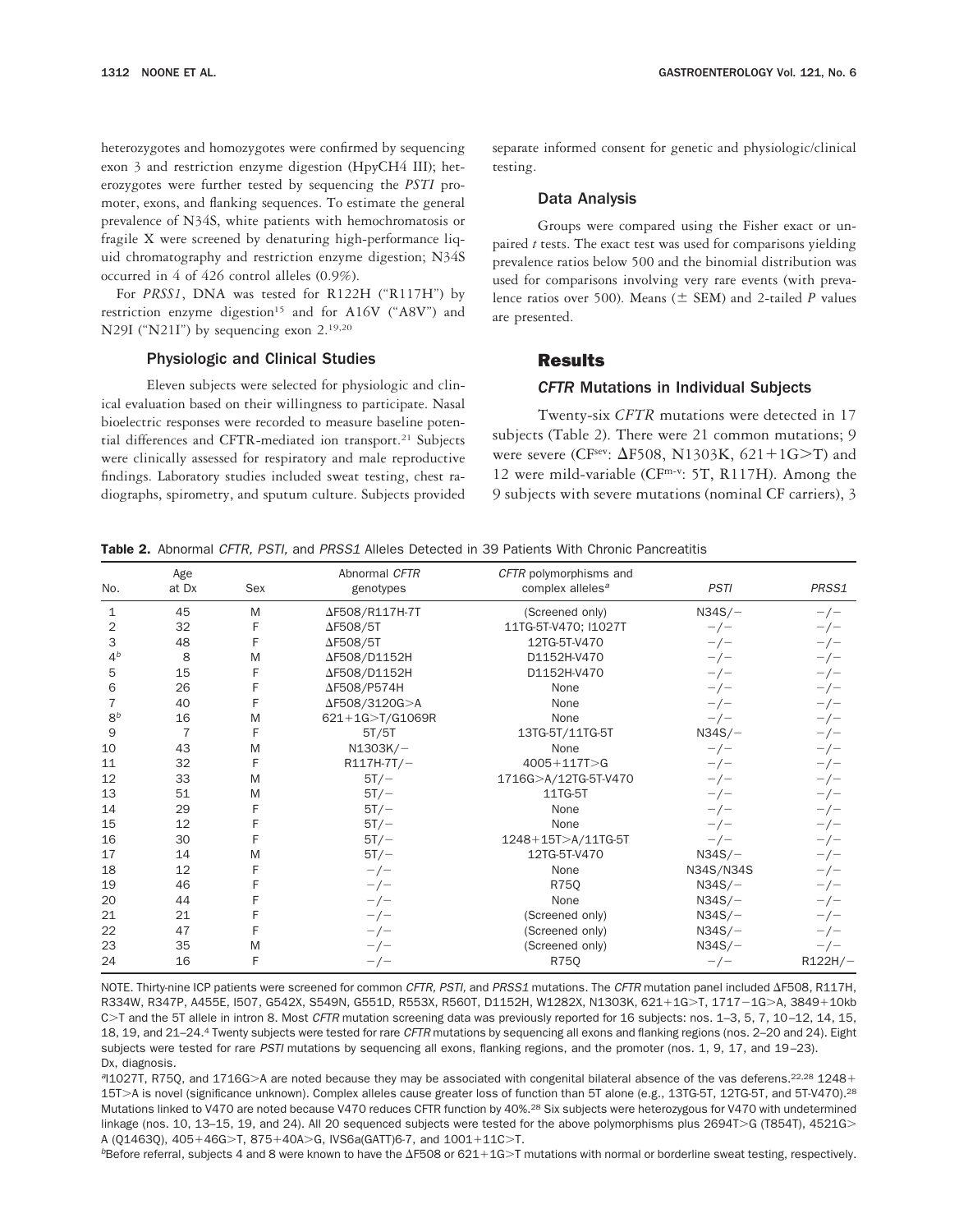had common milder *CFTR* mutations (nos. 1–3), 5 had rare mutations that were detected by DNA sequencing (nos. 4–8), and 1 had a normal second *CFTR* allele based on DNA sequencing (no. 10). Each of the rare mutations detected in subjects 4–8 is mild-variable: D1152H, P574H, G1069R, and 3120G>A.<sup>22-25</sup> No other rare mutations were found in the remaining 11 subjects who were tested by DNA sequencing.

### Compound Heterozygotes

Nine subjects were compound heterozygotes. Eight had  $CF^{sev}/CF^{m-v}$  genotypes (nos. 1–8) and 1 was CFm-v/CFm-v (no. 9). None of the subjects had 2 severe mutations, as anticipated, because individuals with CF were excluded. Only 1 compound heterozygote's genotype was detectable by routine genetic testing (no. 1).

## Novel Mutations, Polymorphisms, and Complex Alleles

One subject had a new mutation (no. 16; 1248+15T>A; significance unknown). No polymorphism was especially frequent in pancreatitis; 3 of the detected polymorphisms may predispose to male infertility and might therefore be associated with partial loss of CFTR function (I1027T, 1716G>A, R75Q).<sup>22,26,27</sup> The 5T mutation often occurred in complex alleles (in *cis*) that cause greater loss of function than 5T alone: TG13-5T (no. 9), TG12-5T-V470 (nos. 3, 12, and 17), and 5T-V470 (no. 2).28–31

#### CFTR Allele and Genotype Prevalences

Table 3 compares the observed versus expected frequencies of *CFTR* alleles and genotypes in the series. Pancreatitis is associated with severe mutations (5:1, observed:expected ratio). However, the more striking association is with  $CF^{sev}/CF^{m-v}$  genotypes (80:1).

Among the 9 subjects with severe mutations, 8 had mild-variable mutations (16:1); only 1 CF carrier had a normal allele (no. 10). Compound heterozygotes (nos. 1–9) accounted for most detected severe (8/9) and mildvariable (10/17) mutations. After excluding compound heterozygotes, pancreatitis was no longer significantly associated with severe (1/29) or mild-variable (7/29) mutations. There also was no association with 5T after excluding subjects with complex alleles containing 5T (4/33).

|  |  |  |  |  | Table 3. Prevalence Ratios for CFTR Mutations and Genotypes in Idiopathic Chronic Pancreatitis |
|--|--|--|--|--|------------------------------------------------------------------------------------------------|
|  |  |  |  |  |                                                                                                |

|                                     | Frequencies           |                       |                              |  |
|-------------------------------------|-----------------------|-----------------------|------------------------------|--|
| Genotypes or alleles                | Expected <sup>a</sup> | Observed <sup>b</sup> | Ratio (observed: expected)   |  |
| Abnormal CFTR alleles               |                       |                       |                              |  |
| CFsev (severe)                      | 1/57                  | 7/74                  | 5.3 [2.5–11.7], $P = 0.0006$ |  |
| $CF^{m \cdot v}$ (mild-variable)    | 1/18                  | 17/74                 | 4.1 [2.6-6.5], $P < 0.0001$  |  |
| 5T (most common CFm-v)              | 1/20                  | 10/74                 | 2.6 [1.5–5.0], $P < 0.005$   |  |
| Abnormal CFTR genotypes             |                       |                       |                              |  |
| Compound heterozygotes              | 1/204                 | 7/37                  | 39 [14-105], $P < 0.0001$    |  |
| $CFsev/CFm-v$                       | 1/509                 | 6/37                  | 83 [21-318], $P < 0.0001$    |  |
| Abnormal PSTI alleles               |                       |                       |                              |  |
| <b>N34S</b>                         | 11/1764               | 10/74                 | 22 [10-49], $P < 0.0001$     |  |
| In subjects Dx'd by age 21          |                       | 5/18                  | 45 [17-115], $P < 0.0001$    |  |
| In subjects Dx'd after age 21       | $^{\prime}$           | 5/56                  | 14 [5-40], $P < 0.0001$      |  |
| CFTR compound heterozygote $+$ N34S | 1/16400               | 2/37                  | 900. $P < 0.0001$            |  |
| Subset analyses                     |                       |                       |                              |  |
| $CFm-v$ , if $CFsev$ present        | 1/18                  | 8/9                   | 16 [13-20], $P < 0.0001$     |  |
| N34S, if CFTR compound heterozygote | 11/1764               | 2/18                  | 18 [4-75], $P = 0.007$       |  |

NOTE. Subject numbers and genotypes are listed in Table 2. Abnormal CFTR alleles cause either severe (CFsev) or mild-variable loss of function (CF<sup>m-v</sup>). Observed: expected ratios and 95% confidence intervals (in brackets) were calculated by the Fisher exact test when possible. For ratios over 500, <sup>P</sup> values were calculated using the binomial distribution.

Dx'd, diagnosed.

<sup>a</sup>The expected frequency of mutations was estimated assuming that the frequency of CF in U.S. Whites is 1/3200,<sup>51</sup> that the total allele frequency for CF<sup>sev</sup> mutations is 1/3200<sup>0.5</sup>, and that the allele frequencies for 5T and R117H are 5%<sup>23,24,52</sup> and 0.2%,<sup>53,54</sup> respectively. Allele prevalence data is unavailable for other CFm-v alleles; in congenital bilateral absence of the vas deferens, their combined prevalence is less than for R117H<sup>24,26,27</sup> and we assumed that their combined prevalence in U.S. Whites is 0.4%. For the N34S PSTI mutation, the expected allele frequency was calculated by combining data from 3 prior studies (7/1338 alleles, total)<sup>10,11,32</sup> with data for control subjects in this study (4/426 alleles). To estimate expected frequencies containing multiple alleles, we assumed that each occurred independently (e.g., CFsev/CFm-v =  $(2)(1/18)(1/56.6) = 1/509$ .

bA total of 26 abnormal CFTR alleles were detected among 78 tested alleles in 39 patients. However, because 2 subjects were known to have CF<sup>sev</sup> mutations before enrollment (nos. 4 and 8), their data was excluded from most calculations to avoid ascertainment bias. These 2 subjects were only included in the subset analyses at the bottom of the table.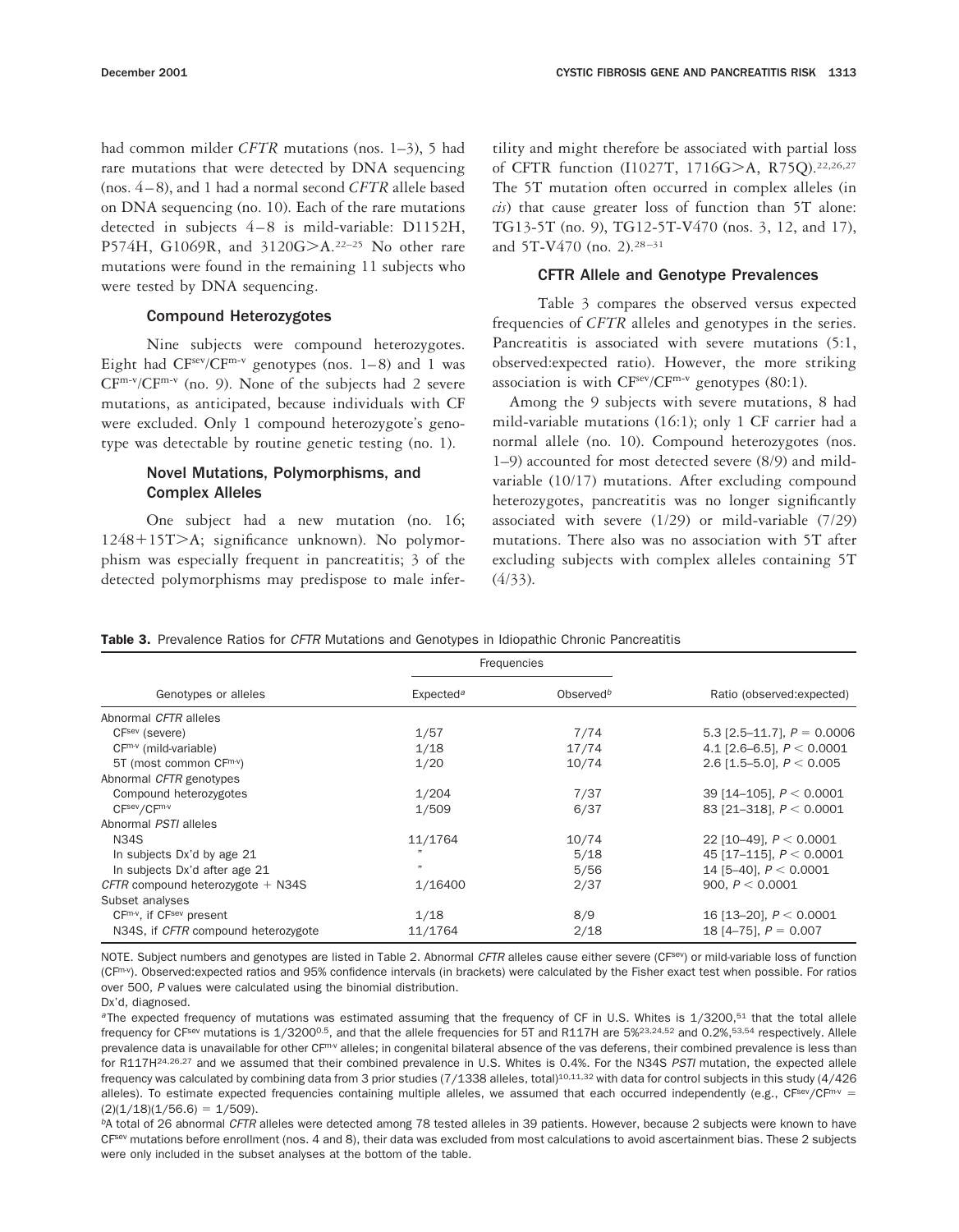#### *PSTI* Mutations

The N34S *PSTI* mutation occurred in 10 of 78 alleles from study subjects (21:1;  $P < 0.0001$ ). One subject was N34S homozygous, and 8 were heterozygotes with 1 verified normal *PSTI* allele. Thus, N34S carrier status is sufficient to increase pancreatitis risk. Other potential *PSTI* mutations (M1T, L14P, D50E, P55S, IVS2-23A $\ge$ T, and IVS3+2T $\ge$ C)<sup>10,11,32</sup> were absent.

Two of 9 *CFTR* compound heterozygotes with pancreatitis had N34S (18:1;  $P < 0.01$ ). Assuming independent inheritance of *CFTR* and *PSTI* genotypes, these 2 examples suggest that pancreatitis risk is increased approximately 900-fold in N34S carriers who are *CFTR* compound heterozygotes.

## *PRSS1* Mutations

The R122H *PRSS1* mutation occurred in 1 subject who was enrolled when we were excluding hereditary pancreatitis (pre-entry) based only on family history data (no. 24). Anamnestic data for this subject indicated that she had no relatives with pancreatitis. For subjects recruited after 1996, hereditary pancreatitis was excluded before entry by *PRSS1* testing. Accordingly, R122H and other known PRSS1 mutations were absent in all patients in the series other than no. 24.

#### Clinical and Physiologic Features

The mean age at diagnosis was  $33.2 \pm 2.5$  years  $(n = 39)$ , and 11 subjects were diagnosed by age 21 years.

Subjects 2, 3, 4, and 8 each had 1 relative with pancreatitis. The affected sister of subject 8 had the genotype  $621+1G>T$  / G1069R; DNA was not available for the other 3 affected relatives. Subjects with any mutation (no. 1–24) were younger than others at diagnosis (29.3  $\pm$  2.9 vs.  $39.5 \pm 4.2$ ;  $P \le 0.05$ ). Pancreatogram findings were equally severe in subjects with or without mutations.

Table 4 compares physiologic data for the tested subjects who had 0 vs. 2 *CFTR* mutations. Five of these subjects had *PSTI* or *PRSS1* mutations; the physiologic parameters were unaffected by these mutations. (Subjects were selected for physiologic testing before testing for *PSTI* mutations was possible.) Baseline nasal potential difference (PD) values, which reflect basal  $Na<sup>+</sup>$  transport, were normal and did not correlate with the number of *CFTR* mutations.

#### CFTR-Mediated Chloride Transport

 $\Delta$ PD values (in mV) correlated with *CFTR* genotypes in subjects with 0 vs. 2 mutations (Figure 1). When compared with historical data, $21$  subjects with no mutations resembled normal controls. In compound heterozygotes, CFTR-mediated chloride transport was lower than in normal controls  $(P \le 0.0001)$  or in subjects without mutations ( $P \le 0.01$ ), but higher than in individuals with CF ( $P < 0.002$ ).<sup>21</sup>

#### Sweat Testing

Sweat chloride values were normal in subjects with normal *CFTR* genotypes who had *PRSS1* or *PSTI*

No. Age, sex CFTR genotype Sweat CI (mmol/L)  $FEV<sub>1</sub>$ (% predicted) Baseline PD  $(mV)$   $\Delta$ PD  $(mV)$ PSTI or PRSS1 mutations, sputum cultures, male fertility, etc. 1  $47$ , M  $\Delta$ F508/R117H 29 86  $-24$   $+5.0$  N34S/-, infertile,<sup>a</sup> smooth *P. aeruginosa* 2 34, F ΔF508/5T 59 106 -15 +1.5  $3$  53, F  $\Delta$ F508/5T 62 78 -10 -1.0 FEV<sub>1</sub> 58% before subject stopped smoking<br>
4 18, M  $\Delta$ F508/D1152H 62 115 -38 -6.5 Palpable vas deferens Palpable vas deferens 5 21, F ΔF508/D1152H 32 94 -23 -2.5 6 28, F  $\Delta$ F508/P574H 81 109 -25 ND S. aureus, S. maltophlia; sinus surgery 10 47, M N1303K/- 41 106 -20 -20 Palpable vas deferens 18 20, F  $-/-$  24 119  $-27$   $-18$  N34S/N34S<br>19 50. F  $-/-$  36<sup>b</sup> 31  $-13$   $-17$  N34S/-, 30  $-/-$  36<sup>b</sup> 31  $-13$   $-17$  N34S/-, 30 pack/year smoker<br> $-/-$  16 97  $-10$   $-47$  N34S/-20 46, F  $-/-$  16 97 -10 -47 N34S/-24 18, F  $-/-$  14 86  $-16$   $-19.5$  R122H cationic trypsinogen mutation Mean values ( $\pm$ SEM) for groups based on CFTR genotypes 1–6 mutant/mutant  $54 \pm 8^c$   $98 \pm 6$   $-23 \pm 4$   $-0.7 \pm 1.9^c$ 18–20 and 24  $-/-$  23  $\pm$  5 83  $\pm$  19  $-17$   $\pm$  2  $-25.4$   $\pm$  7.3

Table 4. Clinical and Physiologic Data for 11 Patients With Pancreatitis

NOTE. Subject numbers and genotyping data are from Table 2. This table shows age at testing (not age at diagnosis). Each subject's chest radiograph was normal except for basilar linear atelectasis in no. 1 and hyperinflation in subjects 13 and 19. Some data was previously reported for subjects 1-3.4 Subject 3 was retested after she stopped smoking. Other subjects were nonsmokers except as noted.

<sup>a</sup>Subject 1 was infertile because of congenital bilateral absence of the vas deferens. Subjects 4 and 10 had a palpable vas deferens and subject 10 had offspring.

 $b$ This value is based on 1 measurement; other values are means of at least 2 sweat tests.

 $c$ Subjects with 2 CFTR mutations were significantly different from subjects with no mutations based on sweat CI- and  $\Delta$ PD values (P < 0.02 for each comparison).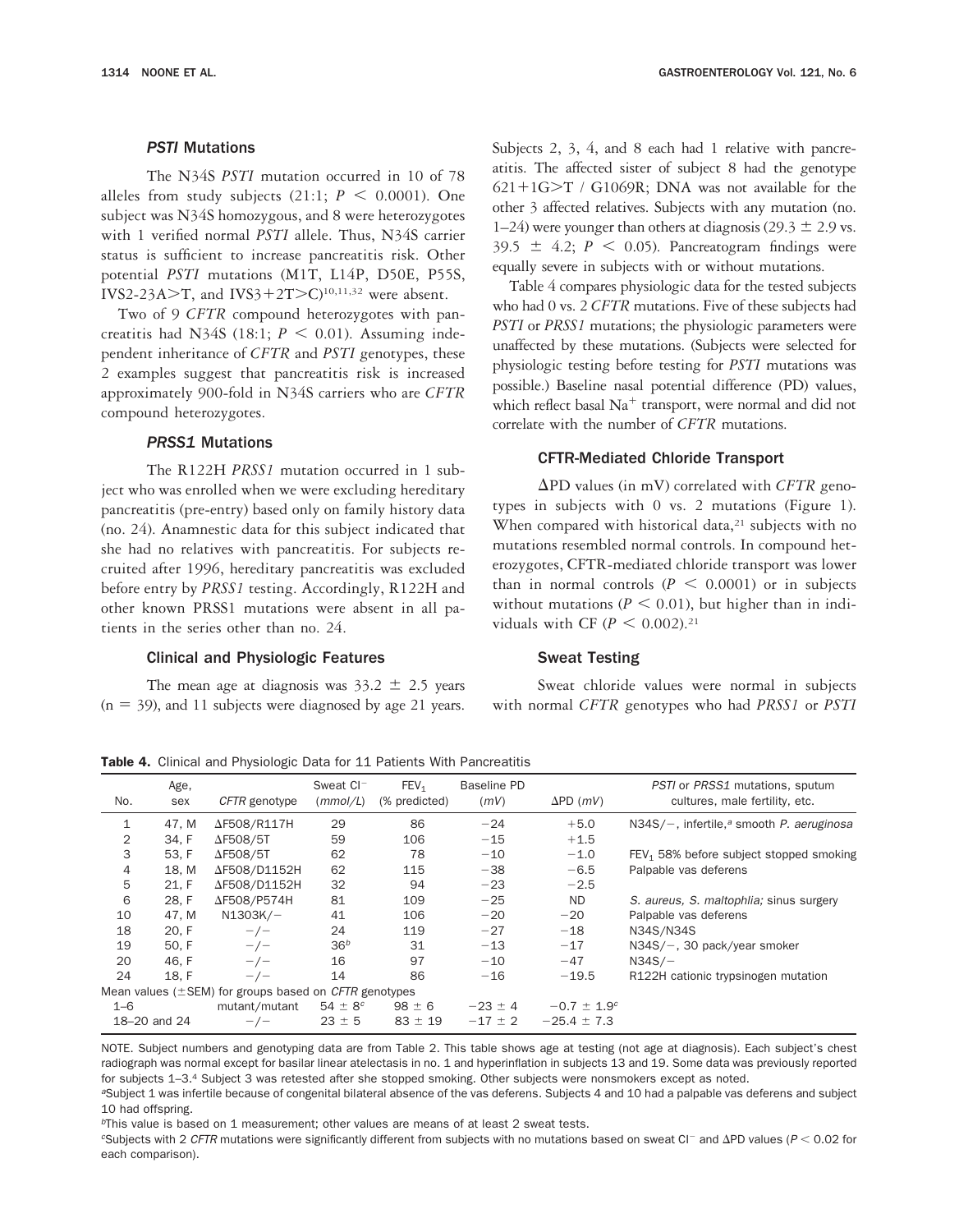

Figure 1. CFTR function in the nasal epithelium in genotyped subjects with pancreatitis. CFTR-mediated Cl<sup>-</sup> conductance ( $\Delta$ PD) was measured in subjects with pancreatitis who had 0 vs. 2 CFTR mutations, and compared with published values for normal controls and for individuals with classic cystic fibrosis.20 Subjects with CFTR-related pancreatitis (i.e., those with 2 mutations) differed significantly from subjects without CFTR mutations, from normal controls, and from individuals with CF based on their  $\Delta$ PD values ( $P < 0.01$  for each comparison). This indicates that these subjects had less CFTR-mediated ion transport than normal but that this loss of function was less severe than in cystic fibrosis. One study subject with a CF-causing mutation had a normal second CFTR allele based on DNA sequencing; his  $\Delta$ PD value of  $-20$  mV (not shown) was normal, as anticipated based on published data for obligate CF carriers.32

mutations. By contrast, subjects with 2 *CFTR* mutations had higher mean sweat chloride values (54  $\pm$  8, *P* < 0.02). Even though these subjects each had at least 2 normal or borderline sweat chloride values in the past, 3 of them had values above 60 mmol/L when last tested  $(Table 4)$ .

## Respiratory Findings

No subject had CF lung disease (Table 4). Nonetheless, 2 compound heterozygotes produced sputum containing CF-associated bacteria (nos. 1 and 6); in both, spirometry was normal and bronchiectasis was absent. One compound heterozygote (no. 6) had severe recurrent sinusitis requiring a Caldwell-Luc procedure; others (nos. 1 and 3) had milder sinusitis.

#### Fertility in Males

One compound heterozygote had congenital bilateral absence of the vas deferens (no. 1); another had a palpable vas bilaterally (no. 4).

#### Features of the CF Carrier

One subject in the series was a CF carrier who had 1 normal *CFTR* allele based on DNA sequencing (no. 10). He had normal baseline and  $\Delta$ PD values (Table 4), as anticipated based on published data for obligate CF carriers.33 He had a palpable vas deferens bilaterally, has fathered children, and had no respiratory findings suggesting reduced CFTR function.

## **Discussion**

This study shows that idiopathic chronic pancreatitis is often associated with having 2 *CFTR* mutations or 1 *PSTI* mutation. These genotypes occurred in many cases diagnosed by age 50 years (16/32 after excluding hereditary pancreatitis) and in most diagnosed by 21 years old (7/10). Pancreatitis risk was highest in those with 2 *CFTR* mutations plus N34S.

For *CFTR*, the greatest risk of pancreatitis is associated with compound heterozygote genotypes containing 1 severe mutation plus 1 mild-variable mutation. The mild-variable mutations in these genotypes account for the residual CFTR function (5%–25%) that protects these individuals from CF lung disease<sup>24</sup> and that may also be required for pancreatitis to occur.<sup>34</sup> Because mildvariable mutations are generally excluded from mutation panels used for CF testing, routine genetic testing would incorrectly classify most compound heterozygote pancreatitis patients as carriers; this explains why we found a higher frequency of *CFTR* compound heterozygotes than others who tested only for common mutations.5–9 Thus, even though pancreatitis risk is increased in individuals identified as carriers by routine genetic testing, more complete testing of a series of such nominal carriers with pancreatitis showed that most were compound heterozygotes who had initially undetected mutations. This is the main finding of the present study; it suggests autosomal recessive inheritance for most CFTR-related pancreatitis risk and implicates reduced CFTR function in pathogenesis.

A primary goal of this study was to thoroughly test a series of subjects with pancreatitis who have common CF-causing mutations to determine whether their second *CFTR* allele contains an uncommon mutation that was initially undetected. We tested for these uncommon mutations by DNA sequencing because it is more sensitive than the screening methods previously used to study pancreatits<sup>4-9</sup> and other nonpulmonary CFTRrelated diseases.22–26,35–37 Because some subjects in this study (a minority) were not tested by DNA sequencing, it is possible that our data underestimated the prevalence of genotypes containing only mutations that were absent in the mutation panel used for screening (e.g.,  $CF<sup>m-v</sup>/$  $CF^{m-v}$  genotypes).

This study found mild-variable *CFTR* mutations in most pancreatitis patients with abnormal genotypes. The predominant mild-variable mutation in pancreatitis was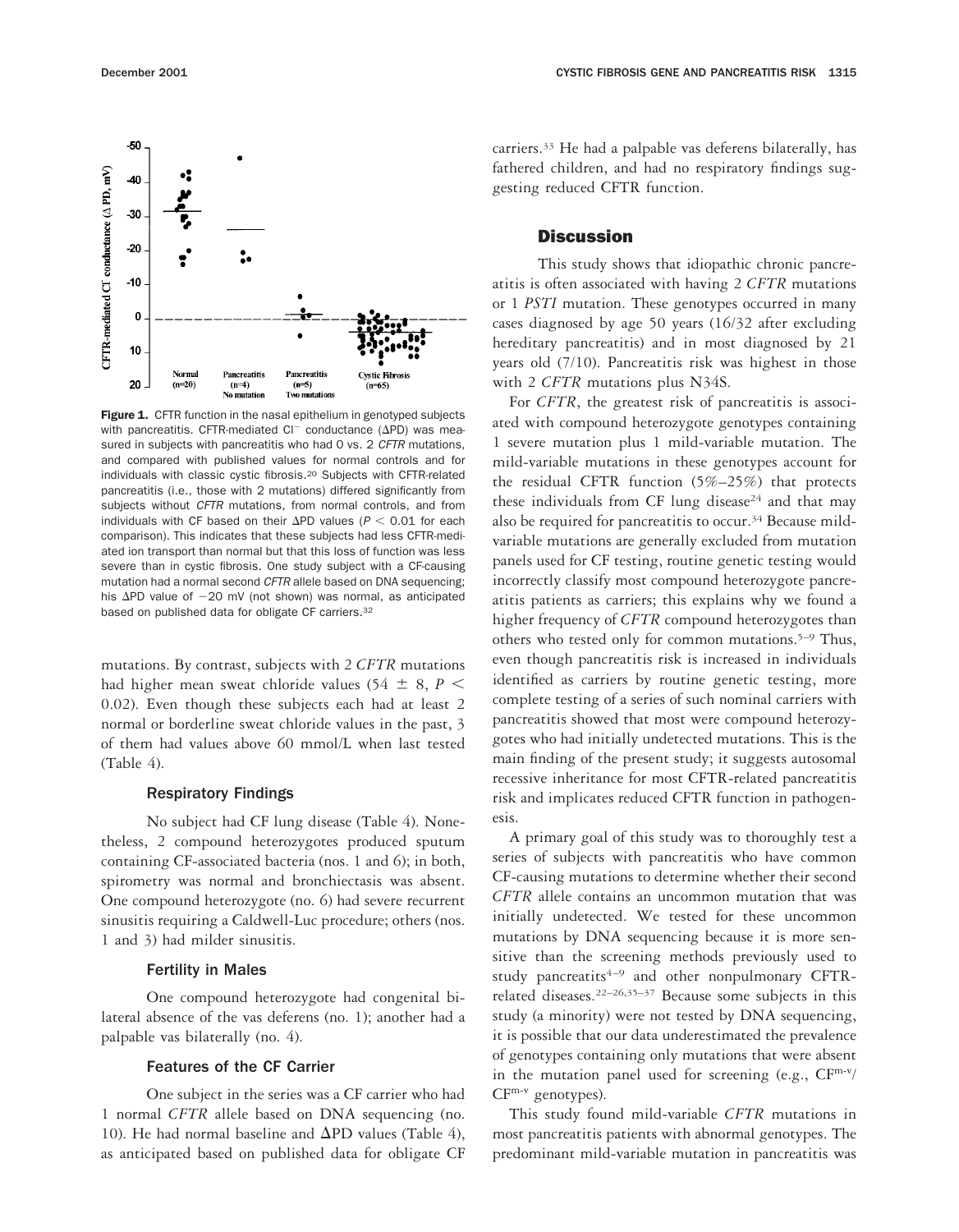5T. This mutation causes inefficient splicing of exon 10 leading to production of nonfunctional copies of CFTR.38 5T occurred in 13% of pancreatitis alleles vs. 5% in the general population and vs. 12%–20% in congenital bilateral absence of the vas deferens.<sup>22,24,26</sup> Our data contrasts with prior studies reporting no association of 5T with pancreatitis.<sup>5–7,9</sup> The higher 5T prevalence in our study may partly result from including subjects with juvenile-onset disease and excluding individuals reporting moderate alcohol use. In any case, our data suggests that 5T-related pancreatitis risk is largely caused by 5T occurring either in complex alleles<sup>28-31</sup> or in CFTR compound heterozygote genotypes. This study's physiologic findings also correlate CFTR loss of function with pancreatitis risk. CFTR-mediated chloride transport in the nasal epithelium  $(\Delta PD)$  was abnormal in compound heterozygotes but normal in subjects without *CFTR* mutations. Nonetheless, compound heterozygotes differed from CF patients in that their  $\Delta$ PD values were less abnormal and their baseline PD values were normal; both findings reflect CFTR loss of function between that in CF  $($ >95%) and in carriers (50%). By contrast, the 1 CF carrier in the series (no. 10) had a normal  $\Delta \text{PD}$  value, as is typical of obligate CF carriers.33 Because the preva-

lence of CF carriers was not increased in the series, this individual may have been ascertained by chance, alone. Finally, the link between pancreatitis risk and CFTR loss of function is supported by extrapancreatic clinical findings observed in compound heterozygotes. These are reminiscent of findings associated with congenital bilateral absence of the vas deferens<sup>23,25,26,35,36</sup> and include abnormal sweat testing, bronchitis with sputum containing CF-typical pathogens, and sinusitis. The absence of CF lung disease was anticipated because no subject had 2 severe mutations<sup>24</sup>; the variable expression of vas deferens disease was also anticipated based on the incomplete

penetrance of infertility in males with CFsev/CFm-v geno-

types (approximately 20%).39 There are many parallels between CFTR-related pancreatitis and congenital bilateral absence of the vas deferens.<sup>40</sup> Both diseases are usually sporadic, delaying recognition of their heritability. Both were initially associated with CF carrier status; however, further study revealed their closer association with compound heterozygosity and with mild-variable mutations initially classified as benign polymorphisms (e.g., 5T). As in congenital bilateral absence of the vas deferens,<sup>39</sup> there seems to be incomplete penetrance for pancreatitis in *CFTR* compound heterozygotes, implicating gene-gene or gene-environment interactions in pathogenesis. In other words, since most *CFTR* compound heterozygotes do not develop pancreatitis, other genetic or environmental factors must also be important in determining this phenotype.

More generally, the relationship between CF carrier status and pancreatitis suggests a novel paradigm for genetic predisposition in which mild mutations of a recessive Mendelian disease gene (*CFTR*) increase the risk of a seemingly unrelated disease (pancreatitis).40 Based on this example, we speculate that mild or atypical mutations of other Mendelian disease genes may play similar roles in other complex diseases.

For gastroenterologists, there also are pertinent parallels between CFTR-related pancreatitis and some forms of cholestasis with respect to genetic predisposition: The liver resembles the pancreas in that CFTR occurs mainly in the apical membranes of duct cells where it normally promotes bicarbonate and fluid secretion into the duct lumen.41–43 This suggests that reduced CFTR function might predispose to hepatobiliary disease, and this suggestion is supported by recent data associating reduced nasal CFTR-mediated chloride transport with sclerosing cholangitis.44

This study also examined how *PSTI* mutations influence pancreatitis risk. It was already known that having the N34S *PSTI* mutation predisposes to childhood pancreatitis; even though most children with N34S do not develop pancreatitis, the risk of pancreatitis is increased in those who have this mutation.10,11 Our findings show that this association also applies to adults with idiopathic chronic pancreatitis.

We also found that N34S carrier status and *CFTR* compound heterozygosity had additive effects on pancreatitis risk. Because subjects with only N34S (nos. 18–20) had normal CFTR-mediated ion transport and no clinical evidence of reduced extrapancreatic CFTR function, this study's genetic, physiologic, and clinical findings indicate that *PSTI* and *CFTR* mutations act separately to increase pancreatitis risk. One implication of these findings is that intrapancreatic protease activation may contribute to the pathogenesis of CFTR-related pancreatitis. A related implication is that N34S carrier status may help explain the occasional occurrence of pancreatitis in individuals with CF or congenital bilateral absence of the vas deferens.

The effect of *PSTI* and *CFTR* mutations on pancreatitis risk has important implications for pathogenesis and prevention. Because PSTI and CFTR occur in acinar and ductal cells, respectively, this effect identifies these sites as distinct targets for interventions aiming to reduce pancreatitis risk. Specifically, susceptible individuals may benefit from promoting ductal bicarbonate secre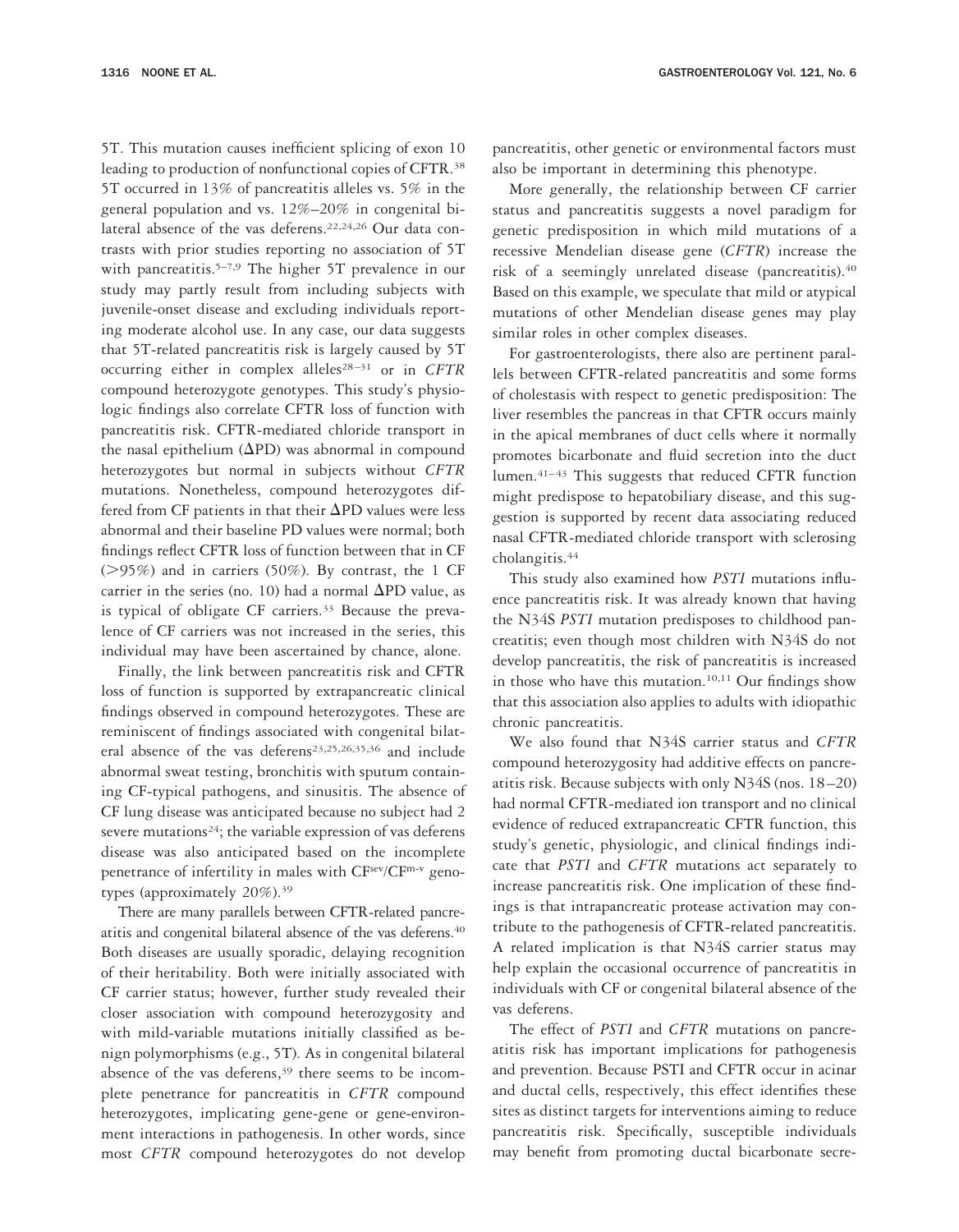tion<sup>41</sup> and from reducing intra-acinar trypsinogen activation.<sup>11</sup>

This study also has implications for clinical practice. For *PRSS1*, we identified one apparently sporadic case of hereditary pancreatitis in the series and 3 additional sporadic cases were excluded among younger candidates considered for this study. Current clinical practice relies on family history data to identify potential cases of hereditary pancreatitis,<sup>19,45,46</sup> but the occurrence of such sporadic cases implies that a negative family is not sufficient to exclude the diagnosis of hereditary pancreatitis.

The frequency of *CFTR*, *PSTI*, and *PRSS1* mutations in chronic pancreatitis suggests that some patients with this condition may benefit from genetic testing. Because initial reports have not associated alcoholic pancreatitis with these mutations,  $8,32,47,48$  genetic testing may help distinguish between alcohol-related and idiopathic cases; detection of mutations may improve medical care and patient satisfaction in cases where physicians might otherwise suspect undisclosed alcoholism. Moreover, when causative *PRSS1* mutations are detected, the correct diagnosis is hereditary pancreatitis, a disease that differs from idiopathic pancreatitis because it leads to pancreatic adenocarcinoma with a cumulative risk approaching 40%.49 Surveillance may permit early cancer detection in these individuals.

For *CFTR*, there is currently no consensus about the role of genetic testing in idiopathic chronic pancreatitis.50 Even though current treatment for chronic pancreatitis is the same regardless of whether *CFTR* mutations are found, some patients will wish to be tested so they can better understand their disease. Others will wish to know if they are carriers for CF before having children.

When *CFTR* genetic testing is done in pancreatitis patients, the results will require cautious interpretation. Rare pancreatitis patients will have 2 detected *CFTR* mutations. This group will include patients with unrecognized classic CF in whom pancreatitis precedes overt lung disease; most will have diagnostic sweat tests and may benefit from specialized pulmonary care. More often, genetic testing will detect only 1 mutation. In these cases, the presence of associated findings (borderline sweat testing, male infertility, abnormal nasal bioelectric responses, etc.) should suggest *CFTR* compound heterozygosity. In these cases, compound heterozygosity might be confirmed by 5T testing; however, most such cases will have mild-variable mutations that are undetectable using widely available *CFTR* genetic testing methods.

In summary, most patients with idiopathic chronic pancreatitis had mutations of at least 1 tested gene. Occasionally, pancreatitis occurred as a sporadic condition caused by *PRSS1* mutations; more often, susceptibility to pancreatitis resulted from *CFTR* compound heterozygosity and *PSTI* carrier status. Genetic, clinical, and physiologic data indicate that *CFTR* and *PSTI* mutations influence pancreatitis risk through independent mechanisms. Genetic testing may be useful in selected patients with chronic pancreatitis.

#### References

- 1. Steer ML, Waxman I, Freedman S. Chronic pancreatitis. N Engl J Med 1995;332:1482–1490.
- 2. Owyang C. Chronic pancreatitis. In: Yamada T, Alpers DH, Owyang C, Powell DW, Silverstein FE, eds. Textbook of gastroenterology. 3rd ed. New York: Lippincott, 1999:2151–2177.
- 3. Liddle RA, Cohn JA. Hereditary diseases of the pancreas. In: Yamada T, Alpers DH, Owyang C, Powell DW, Silverstein FE, eds. Textbook of gastroenterology. 3rd ed. New York: Lippincott; 1999:2229–2243.
- 4. Cohn JA, Friedman KJ, Noone PG, Knowles MR, Silverman LM, Jowell PS. Relation between mutations of the cystic fibrosis gene and idiopathic pancreatitis. N Engl J Med 1998;339:653–658.
- 5. Sharer N, Schwarz M, Malone G, Howarth A, Painter J, Super M, Braganza J. Mutations of the cystic fibrosis gene in patients with chronic pancreatitis. N Engl J Med 1998;339:645–652.
- 6. Castellani C, Bonizzato A, Rolfini R, Frulloni L, Cavallini GC, Mastella G. Increased prevalence of mutations of the cystic fibrosis gene in idiopathic chronic and recurrent pancreatitis (letter). Am J Gastroenterol 1999;94:1993–1995.
- 7. Arduino C, Gallo M, Brusco A, Garnerone S, Piana MR, Di Maggio S, Promis GG, Ferrone M, Angeli A, Gaia E. Polyvariant mutant CFTR genes in patients with chronic pancreatitis. Clin Genet 1999;56:400–404.
- 8. Choudari CP, Lehman GA, Sherman S. Pancreatitis and cystic fibrosis gene mutations. Gastroenterol Clin North Am 1999;28: 543–549.
- 9. Ockenga J, Stuhrmann M, Ballmann M, Teich N, Keim V, Dork T, Manns MP. Mutations of the cystic fibrosis gene, but not cationic trypsinogen gene, are associated with recurrent or chronic idiopathic pancreatitis. Am J Gastroenterol 2000;95:2061–2067.
- 10. Witt H, Luck W, Hennies HC, Classen M, Kage A, Lass U, Landt O, Becker M. Mutations in the gene encoding the serine protease inhibitor, Kazal type 1, are associated with chronic pancreatitis. Nat Genet 2000;25:213–216.
- 11. Pfutzer RH, Barmada MM, Brunskill AP, Finch R, Hart PS, Neoptolemos J, Furey WF, Whitcomb DC. SPINK1/PSTI polymorphisms act as disease modifiers in familial and idiopathic chronic pancreatitis. Gastroenterology 2000;119:615–623.
- 12. Naruse S, Kitagawa M, Ishiguro H. Molecular understanding of chronic pancreatitis: a perspective on the future. Mol Med Today 1999;5:493–499.
- 13. Cohn JA, Melhus O, Page LJ, Dittrich KL, Vigna SR. CFTR: development of high-affinity antibodies and localization in sweat gland. Biochem Biophys Res Commun 1991;181:36–43.
- 14. Ockenga J, Dork T, Stuhrmann M. Low prevalence of SPINK1 gene mutations in adult patients with chronic idiopathic pancreatitis (letter). J Med Genet 2001;38:243–244.
- 15. Whitcomb DC, Gorry MC, Preston RA, Furey W, Sossenheimer MJ, Ulrich CD, Martin SP, Gates LK, Amann ST, Toskes PP, Liddle R, McGrath K, Uomo G, Post JC, Ehrlich GD. Hereditary pancreatitis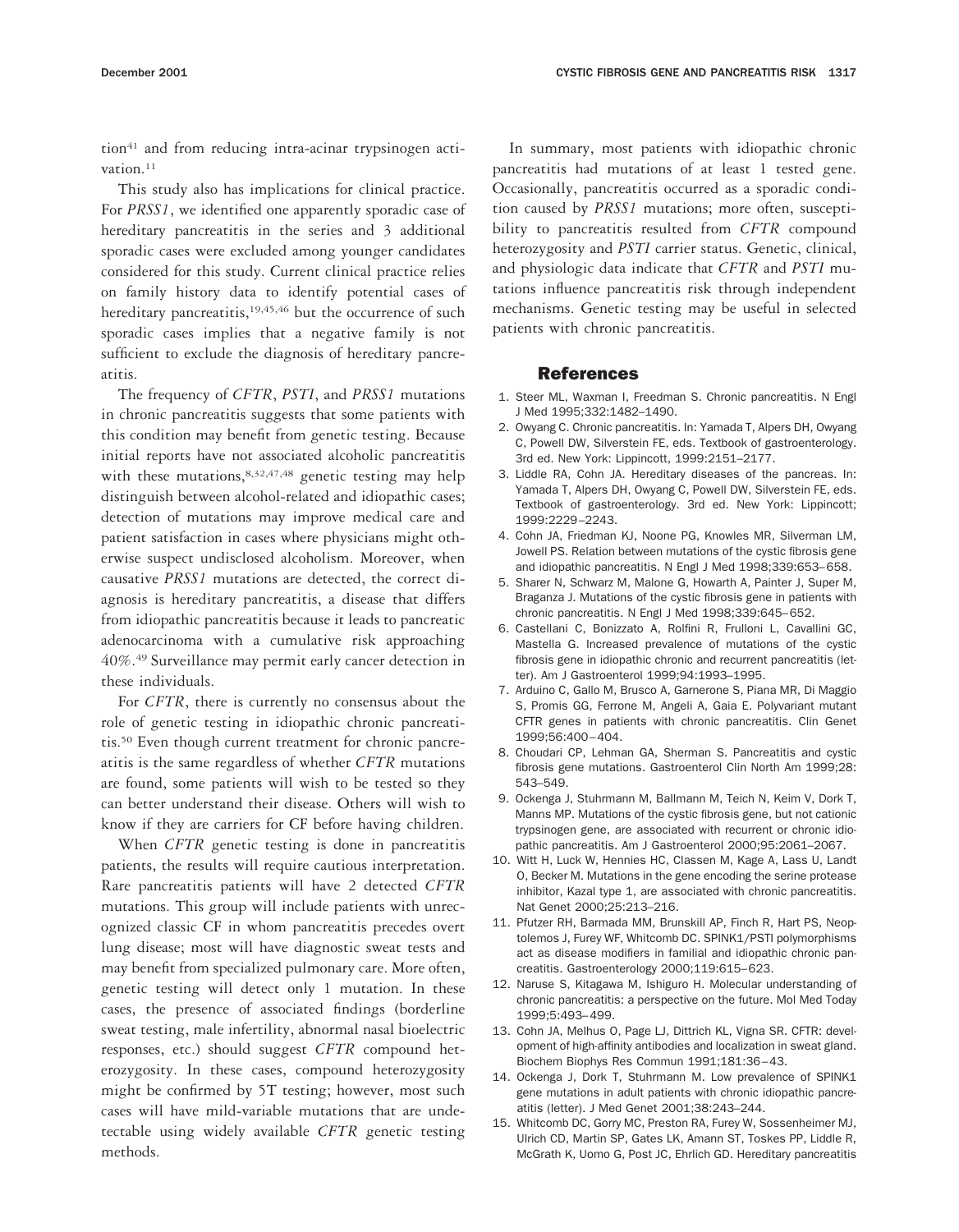is caused by a mutation in the cationic trypsinogen gene. Nat Genet 1996;14:141–145.

- 16. Rosenstein BJ, Cutting GR. The diagnosis of cystic fibrosis: a consensus statement. Cystic Fibrosis Foundation Consensus Panel. J Pediatr 1998;132:589–595.
- 17. Underhill PA, Jin L, Lin AA, Mehdi SQ, Jenkins T, Vollrath D, Davis RW, Cavalli-Sforza LL, Oefner PJ. Detection of numerous Y chromosome biallelic polymorphisms by denaturing high-performance liquid chromatography. Genome Res 1997;7:996–1005.
- 18. O'Donovan MC, Oefner PJ, Roberts SC, Austin J, Hoogendoorn B, Guy C, Speight G, Upadhyaya M, Sommer SS, McGuffin P. Blind analysis of denaturing high-performance liquid chromatography as a tool for mutation detection. Genomics 1998;52:44–49.
- 19. Witt H, Luck W, Becker M. A signal peptide cleavage site mutation in the cationic trypsinogen gene is strongly associated with chronic pancreatitis. Gastroenterology 1999;117:7–10.
- 20. Gorry MC, Gabbaizedeh D, Furey W, Gates LK, Jr, Preston RA, Aston CE, Zhang Y, Ulrich C, Ehrlich GD, Whitcomb DC. Mutations in the cationic trypsinogen gene are associated with recurrent acute and chronic pancreatitis. Gastroenterology 1997;113: 1063–1068.
- 21. Knowles MR, Paradiso AM, Boucher RC. In vivo nasal potential difference: techniques and protocols for assessing efficacy of gene transfer in cystic fibrosis. Hum Gene Ther 1995;6:445– 455.
- 22. Claustres M, Guittard C, Bozon D, Chevalier F, Verlingue C, Ferec C, Girodon E, Cazeneuve C, Bienvenu T, Lalau G, Dumur V, Feldmann D, Bieth E, Blayau M, Clavel C, Creveaux I, Malinge MC, Monnier N, Malzac P, Mittre H, Chomel JC, Bonnefont JP, Iron A, Chery M, Georges MD. Spectrum of CFTR mutations in cystic fibrosis and in congenital absence of the vas deferens in France. Hum Mutat 2000;16:143–156.
- 23. Costes B, Girodon E, Ghanem N, Flori E, Jardin A, Soufir JC, Goossens M. Frequent occurrence of the CFTR intron 8 (TG)n 5T allele in men with congenital bilateral absence of the vas deferens. Eur J Hum Genet 1995;3:285–293.
- 24. Chillon M, Casals T, Mercier B, Bassas L, Lissens W, Silber S, Romey MC, Ruiz-Romero J, Verlingue C, Claustres M, Nunes V, Ferec C, Estivill X. Mutations in the cystic fibrosis gene in patients with congenital absence of the vas deferens. N Engl J Med 1995;332:1475–1480.
- 25. Colin AA, Sawyer SM, Mickle JE, Oates RD, Milunsky A, Amos JA. Pulmonary function and clinical observations in men with congenital bilateral absence of the vas deferens. Chest 1996;110:440– 445.
- 26. Dork T, Dworniczak B, Aulehla-Scholz C, Wieczorek D, Bohm I, Mayerova A, Mayerova A, Seydewitz HH, Nieschlag E, Meschede D, Horst J, Pander HJ, Sperling H, Ratjen F, Passarge E, Schmidtke J, Stuhrmann M. Distinct spectrum of CFTR gene mutations in congenital absence of vas deferens. Hum Genet 1997;100:365–377.
- 27. Mak V, Zielenski J, Tsui LC, Durie P, Zini A, Martin S, Longley TB, Jarvi KA. Proportion of cystic fibrosis gene mutations not detected by routine testing in men with obstructive azoospermia. JAMA 1999;281:2217–2224.
- 28. Cuppens H, Lin W, Jaspers M, Costes B, Teng H, Vankeerberghen A, Jorissen M, Droogmans G, Reynaert I, Goossens M, Nilius B, Cassiman JJ. Polyvariant mutant cystic fibrosis transmembrane conductance regulator genes. The polymorphic (Tg)m locus explains the partial penetrance of the T5 polymorphism as a disease mutation. J Clin Invest 1998;101:487–496.
- 29. Pagani F, Buratti E, Stuani C, Romano M, Zuccato E, Niksic M, Giglio L, Faraguna D, Baralle FE. Splicing factors induce cystic fibrosis transmembrane regulator exon 9 skipping through a nonevolutionary conserved intronic element. J Biol Chem 2000; 275:21041–21047.
- 30. Niksic M, Romano M, Buratti E, Pagani F, Baralle FE. Functional

analysis of cis-acting elements regulating the alternative splicing of human CFTR exon 9. Hum Mol Genet 1999;8:2339–2349.

- 31. Noone PG, Pue CA, Zhou Z, Friedman KJ, Wakeling EL, Ganeshananthan M, Simon RH, Silverman LM, Knowles MR. Lung disease associated with the IVS8 5T allele of the CFTR gene. Am J Respir Crit Care Med 2000;162:1919–1924.
- 32. Chen JM, Ferec C. Molecular basis of hereditary pancreatitis. Eur J Hum Genet 2000;8:473–479.
- 33. Wilson DC, Ellis L, Zielenski J, Corey M, Ip WF, Tsui LC, Tullis E, Knowles MR, Durie PR. Uncertainty in the diagnosis of cystic fibrosis: possible role of in vivo nasal potential difference measurements. J Pediatr 1998;132:596–599.
- 34. Durie PR. Pancreatic aspects of cystic fibrosis and other inherited causes of pancreatic dysfunction. Med Clin North Am 2000;84: 609–620.
- 35. Dumur V, Gervais R, Rigot JM, Delomel-Vinner E, Decaestecker B, Lafitte JJ, Roussel P. Congenital bilateral absence of the vas deferens (CBAVD) and cystic fibrosis transmembrane regulator (CFTR): correlation between genotype and phenotype. Hum Genet 1996;97:7–10.
- 36. Kerem E, Raveharel N, Augarten A, Madgar I, Nissimrafinia M, Yahav Y, Goshen R, Bentur L, Rivlin J, Aviram M, Genem A, Chibafalek O, Kraemer MR, Simon A., Branski D, Kerem B. A cystic fibrosis transmembrane conductance regulator splice variant with partial penetrance associated with variable cystic fibrosis presentations. Am J Respir Crit Care Med 1997;155:1914– 1920.
- 37. Wang X, Moylan B, Leopold DA, Kim J, Rubenstein RC, Togias A, Proud D, Zeitlin PL, Cutting GR. Mutation in the gene responsible for cystic fibrosis and predisposition to chronic rhinosinusitis in the general population. JAMA 2000;284:1814–1819.
- 38. Strong TV, Wilkinson DJ, Mansoura MK, Devor DC, Henze K, Yang Y, Wilson JM, Cohn JA, Dawson DC, Frizzell RA, Collins FS. Expression of an abundant alternatively spliced form of the cystic fibrosis transmembrane conductance regulator (CFTR) gene is not associated with a cAMP-activated chloride conductance. Hum Mol Genet 1993;2:225–230.
- 39. Shin D, Gilbert F, Goldstein M, Schlegel PN. Congenital absence of the vas deferens: incomplete penetrance of cystic fibrosis gene mutations. J Urol 1997;158:1794–1798.
- 40. Friedman KJ, Silverman LM. Cystic fibrosis syndrome: a new paradigm for inherited disorders and implications for molecular diagnostics. Clin Chem 1999;45:929–931.
- 41. Marino CR, Matovcik LM, Gorelick FS, Cohn JA. Localization of the cystic fibrosis transmembrane conductance regulator in pancreas. J Clin Invest 1991;88:712–716.
- 42. Fitz JG, McGill JM, Basavapa S, Melhus O, Cohn JA. Regulation of membrane chloride channels in rat bile ductular epithelial cells. J Clin Invest 1993;91:319–328.
- 43. Cohn JA, Strong TV, Picciotto M, Nairn AC, Collins FS, Fitz JG. Localization of the cystic fibrosis transmembrane conductance regulator in human bile duct epithelial cells. Gastroenterology 1993;105:1857–1864.
- 44. Sheth SG, Bishop MD, Shea JC, Hopper IK, Chopra S, Ellis L, Durie PR, Freedman SD. Primary sclerosing cholangitis is associated with abnormalities in cystic fibrosis-mediated chloride channel function (abstr). Gastroenterology 2000;118:A958.
- 45. Creighton J, Lyall R, Wilson DI, Curtis A, Charnley R. Mutations of the cationic trypsinogen gene in patients with chronic pancreatitis (letter). Lancet 1999;354:42–43.
- 46. Teich N, Hoffmeister A, Keim V. Mutations of cationic trypsinogen in chronic pancreatitis (letter). Lancet 1999;354:1302.
- 47. Teich N, Mossner J, Keim V. Screening for mutations of the cationic trypsinogen gene: are they of relevance in chronic alcoholic pancreatitis? Gut 1999;44:413–416.
- 48. Norton ID, Apte MV, Dixson H, Trent RJ, Haber PS, Pirola RC,